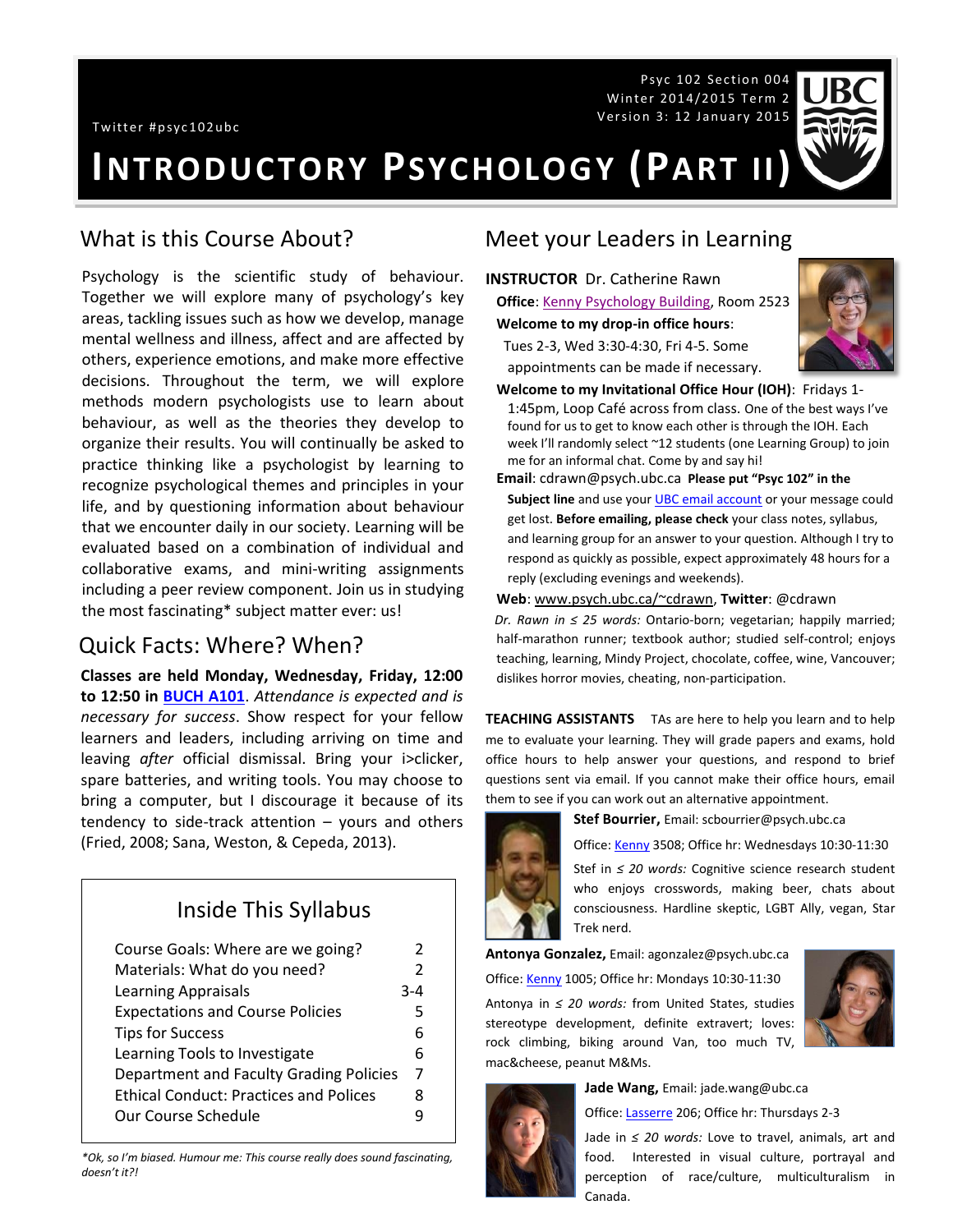## Learning Goals: Where are We Going?

I designed this course with specific goals in mind. *If you are willing and able to meet the requirements, by the end of this course, you will be able to...*

- 1. define modern psychology and identify some major perspectives within it;
- 2. recognize, recall, connect, and evaluate psychological concepts and theories from specific subfields (e.g., developmental and social psychology);
- 3. apply your knowledge of psychological principles and themes to gain insight into yourself, others, and events in your everyday life;
- 4. identify basic methods modern psychologists use to understand behaviour;
- 5. critically evaluate new evidence about behaviour that you encounter in your daily life;
- 6. practice multiple ways of learning to promote retention and understanding (e.g., participate in class, take notes, read text, write, self-test, review others' work).
- 7. communicate your ideas about psychology both verbally and in writing;
- 8. give, receive, and use constructive peer feedback in writing and testing contexts;
- 9. demonstrate respectful, professional conduct in email, online, and face-to-face communication with your peers, TAs, and Instructor; and
- 10. feel (even a little bit!) excited about learning in general and about psychology in particular.

**A NOTE ON WITHDRAWING FROM THIS COURSE**  Sometimes people find that they are unable or unwilling to handle the demands of a course. If you find yourself in this situation, I encourage you to talk to one of your Leaders in Learning for advice. If you wish to withdraw from this course without any record of the course on your transcript, you must do so before 19 January 2015. If you wish to withdraw from this course with only a withdrawal standing of "W" on your transcript, you must do so before 13 February 2015. Consult the UBC Academic Calendar: <http://www.calendar.ubc.ca/vancouver/index.cfm?tree=3,45,99,0>

#### Materials: What Do You Need?

**1. REQUIRED TEXTBOOK** Lilienfeld, S. O., Lynn, S. J., Namy, L. L., Woolf, N. J., Cramer, K. M., & Schmaltz, R. (2013). *Psychology: From Inquiry to Understanding,* **(2nd Canadian ed.).** Toronto, ON: Pearson Canada Inc.

**EDITIONS:** DSM5 update edition is also acceptable. The  $1<sup>st</sup>$  Canadian edition is not recommended. *No US editions* or other books will work for this course.

**PURCHASE OPTIONS:** A new, hard copy of the text is available to buy from the UBC Bookstore or Discount Textbooks, and comes with a \$10 i>clicker rebate coupon, access to MyPsychLab study guide, and the electronic version of the text. To save cash, you can buy access to the e-text and MyPsychLab (without a hard copy) from www.mypsychlab.com using our course code rawn83966. Used hard copies of the 2<sup>nd</sup> Canadian edition should be available.



|          | ı<br>ichtiar 4 |
|----------|----------------|
|          |                |
|          |                |
|          |                |
|          |                |
|          |                |
| u<br>130 |                |

**2. REQUIRED i>clicker** i>clicker questions and polls will be integrated into every class. Physical i>clickers can be purchased at the bookstore, used or new. You must REGISTER YOUR i>clicker *on our Connect course website* to receive the points you earn in class.

**3. REQUIRED CONNECT COURSE WEBSITE** Our course website is [www.connect.ubc.ca.](http://elearning.ubc.ca/connect/) Log in using your CWL. Register your i>clicker, download PowerPoint slides *after*  each lesson, announcements, discuss course material with your Learning Group, check your grades, submit assignments, give peer feedback, and more! You are responsible for checking this site frequently.

**4. RECOMMENDED MYPSYCHLAB TEXTBOOK COMPANION WEBSITE** Includes study tools such as an electronic version of the text, practice quizzes, flashcards, chapter reviews, relevant links, videos and more. Your text (electronic or hard copy) comes with an access code you can enter on [www.mypsychlab.com.](http://www.mypsychlab.com/) If you buy a used book and want access, visit their website for purchase options. **Our course ID code is rawn83966.**

**SHORT ON CASH?** If you're choosing between buying food or textbooks and an i>clicker, \*please\* come see me. I have some materials available for loan. Note that you can also borrow a copy of the text from Koerner library. It's on course reserve.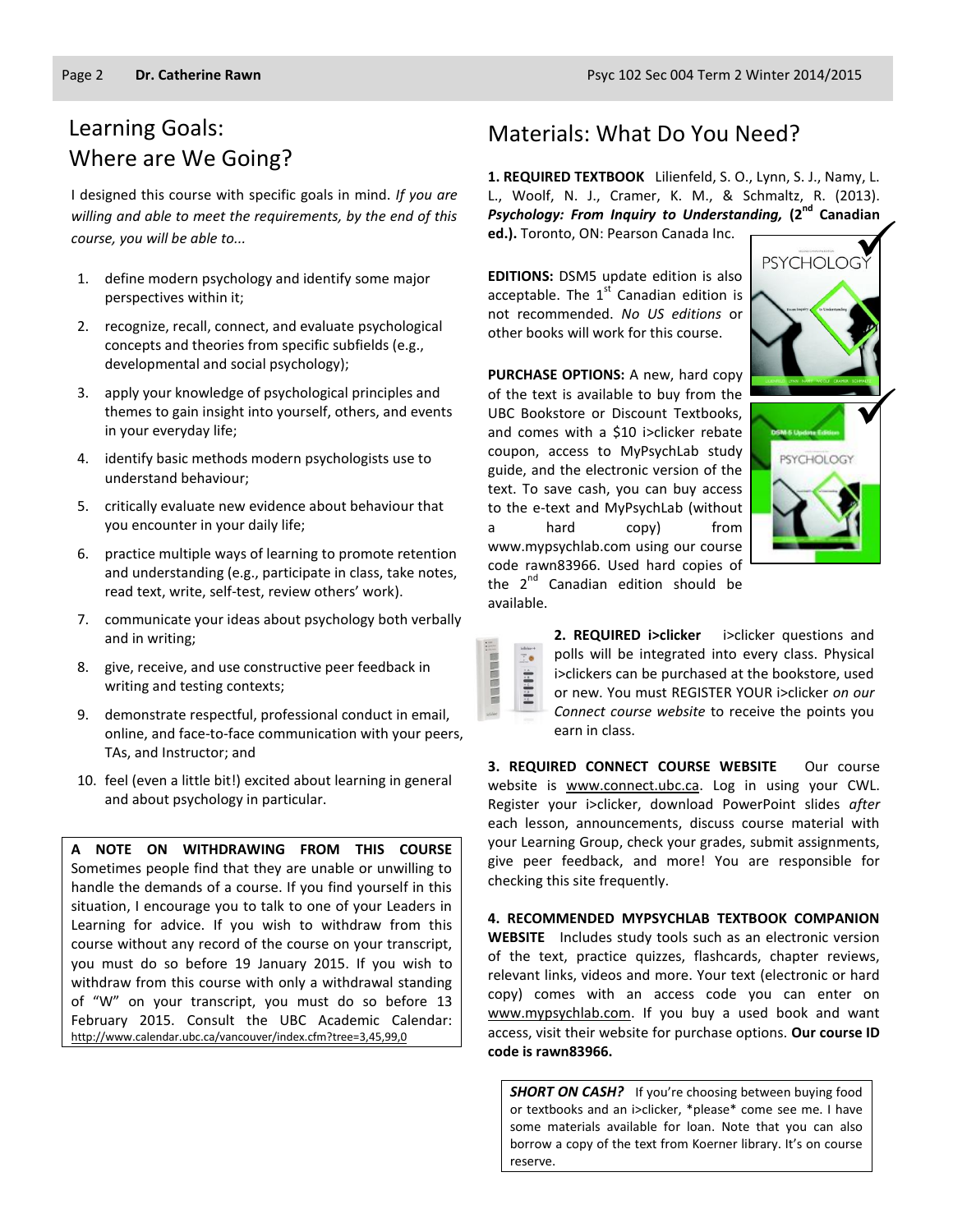

## *How Will We Know If We Have Met Our Goals?* Learning Appraisals: Overview

| <b>Learning Appraisal Activity</b>                                                | <b>Points</b> | <b>Dates</b>                    |
|-----------------------------------------------------------------------------------|---------------|---------------------------------|
|                                                                                   | to Earn       |                                 |
| Writing to Learn Mini-Papers with Peer Assessment (5 x 1%)                        | 5%            | Throughout the term; see Course |
| Skeptical Intelligence                                                            |               | Schedule for all dates.         |
| Four "Write & Rate" concept-check assignments<br>$\bullet$                        |               |                                 |
| 3 Two-Stage Midterm Tests worth 16% each (weighted 90% individual, 10% team)      | 48%           | Friday Jan 30, Wednesday Feb    |
| Approximately 25 multiple choice & 5 fill-in-the-blanks                           |               | 25, Wed March 18                |
| Cumulative Two-Stage Final Exam                                                   | 43%           | During exam period April 14-29, |
| Approximately 70 multiple choice and 10 fill-in-the-blanks (2-stage,<br>$\bullet$ |               | including Saturdays             |
| weighted 90% individual, 10% team) and 2 paragraphs (individual only)             |               |                                 |
| Engagement in Learning                                                            |               | Complete by Friday April 10     |
| Class participation (i>clicker): 2%<br>٠                                          |               |                                 |
| <i>Required</i> Subject Pool Participation: 2 hours = 2%                          |               |                                 |
| <b>Base Points Available for you to Earn</b>                                      | 100%          |                                 |
| Bonus Peer Review Completion points (0.5% x up to 5)                              | 2.5%          | See Course Schedule for Dates   |
| Bonus Subject Pool Participation (up to 3 more hours = up to 3%)                  | 3%            | Complete by Friday April 10     |

This course is divided into four sets of two chapters. For each pair of chapters, we'll follow the same process, as depicted in the diagram below. This process is designed to help you distribute your readings and studying throughout the term (Wahlheim, Dunlosky, & Jacoby, 2011), using a combination of writing and peer review that research has shown to help students learn (Dochy, Segers, & Sluijsmans, 1999; Nevid, Pastva, & McClelland, 2012; Siu, 1989). Moreover, the two-stage test format is designed to help you learn from each test and build connections in class (Gilley & Clarkson, 2014; Rieger & Heiner, 2014; Zipp, 2007). Taken together, this course design incorporates at least five methods that have been empirically demonstrated to promote learning (Dunn, Saville, Baker, & Marek, 2013; Dunlosky, Rawson, Marsh, Nathan, & Willingham, 2013).

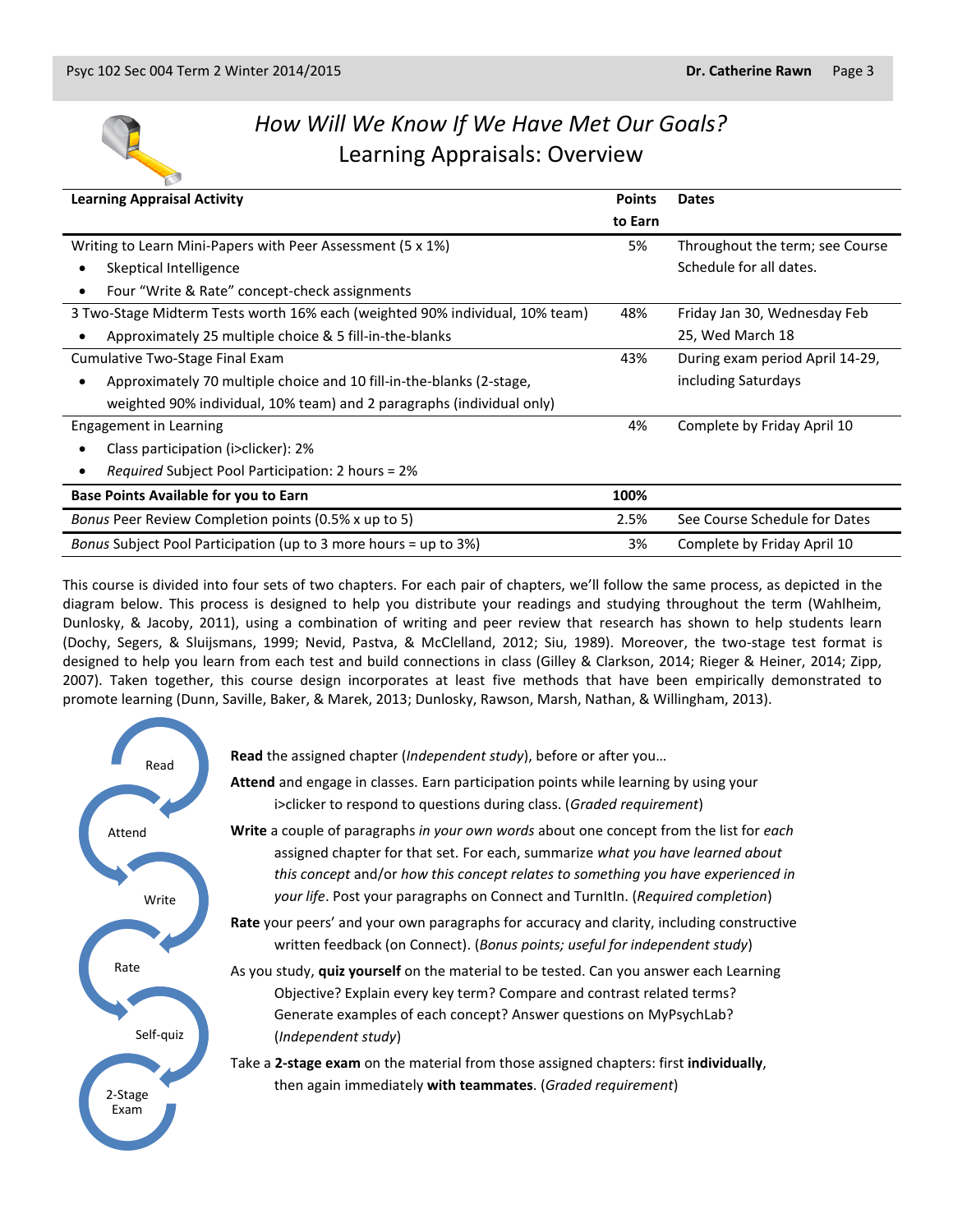## *How Will We Know If We Have Met Our Goals?* Learning Appraisals: Details

**TWO-STAGE MIDTERM TESTS (3 total, worth 16% each) AND FINAL EXAM (worth 43%)** All tests and exams will consist of a mix of multiple-choice and fill-in-the-blanks questions. The final exam will also include two written paragraphs based on what you write for *Writing to Learn mini-papers* (see below)*.*

*What is a Two-Stage exam?* In class, take the test on your own, then immediately get into groups of 4 and retake it together so you have the chance to discuss and debate answers. Sit near people you want to work with. Individual tests will count for 90% of your test score, and team tests will count for 10%. In the rare case where an individual score is higher than that person's team score, the individual score will count for the full 100%.

*Why a Two -Stage exam?* Data shows it helps students learn and engage in courses. It provides you with immediate feedback while you still remember the test questions. See my blog post for references and a lengthier rationale: <http://ow.ly/ztdv6>

**You will be challenged to push beyond memorization of facts and to integrate and apply course material.** Research shows greater long term retention when people expect a final test in the future (Szpunar, McDermott, & Roediger, 2007). Therefore, to best prepare you to apply course material in future related courses and to your life in general, **the final exam is cumulative.**

**WRITING TO LEARN MINI-PAPERS (5 x 1%)** These paragraphs will help you to apply course material to understand your everyday life experiences, and will help you practice your written communication skills, including summarizing and connecting concepts, peer feedback, and revision.

The **first mini-paper** (due January 16) requires **investigating claims of intelligence-enhancing products in the media** and will be explained in class. **Exception:** If you are officially enrolled *on or after* January 13, you can skip this first assignment only. Your other 4 assignments will total 5%.

**Write and Rate Concept Check Mini-Papers** Each subsequent paper worth 1% requires **writing about two concepts**. On Connect, you will find a list of at least 10 critical concepts per chapter. Choose one concept and **summarize,**  *in your own words***, what you have learned about this concept and/or how this concept relates to something you have experienced in your life** (Nevid, et al., 2012). Before each exam, **submit two paragraphs (one per chapter being tested) to Connect** *and* **to Turnitin (worth 1% for completion)**. By the deadline after the exam, log in to Connect and **review five submissions from your peers** using the rubric provided, and receive reviews on your work. These peer reviews will not count toward your grade, but are intended as feedback. If you choose to complete peer reviews for others meaningfully, you will **receive 0.5% bonus mark** toward your own grade, and will benefit from being able to study from and learn from others' work. *Past students indicate reviewing others' work is one of the most helpful steps of this writing assignment.*

**On the final exam, you will be asked to choose any two concepts from those lists and write about them**. To study, you can revisit the paragraphs you wrote, and consider the peer feedback you received on them, to create your best paragraphs. *Note: no notes may be brought to the final exam.* More details will be discussed in class. **See all deadlines for Writing and Rating in Our Course Schedule (page 9).**

**ENGAGEMENT IN LEARNING ABOUT PSYCHOLOGY (4%)** Taking responsibility for your learning involves actively participating throughout this course.

**i>Clicker Questions** Because of the size of our class, it is challenging to measure individual participation on an ongoing basis. Therefore, your class contribution will be evaluated based on your responses to **i>clicker** questions in class. In each class period, earn a maximum of two marks by **answering at least 75% of the i>clicker questions (1 mark) and any one of those correctly (1 mark).** To earn the full 2% toward your course grade, earn full marks **for at least 90% of the classes** during the term.

**Required Human Subject Pool credits (2%, plus up to an additional 3% bonus)** Another way to engage in learning about psychology is to be a participant in ongoing research projects. Earn points toward your course grade by participating in research through the Human Subject Pool (HSP), or complete an alternative assignment. Study sign-ups and details about the alternative assignment are posted on [https://hsp.psych.ubc.ca/.](https://hsp.psych.ubc.ca/) Participating in a 1 hour study (or completing 1 alternative assignment) earns you 1%; 2 are needed to earn the 2% required. An additional 3 are needed to earn 3% bonus. These points will be added to your final course grade, after any scaling that may be applied.

Engaging in these activities (and others, such as online and in class discussion, MyPsychLab activities, class activities, demonstrations, etc.) will help you learn the material and about the discipline – which should help you perform on tests and papers as well.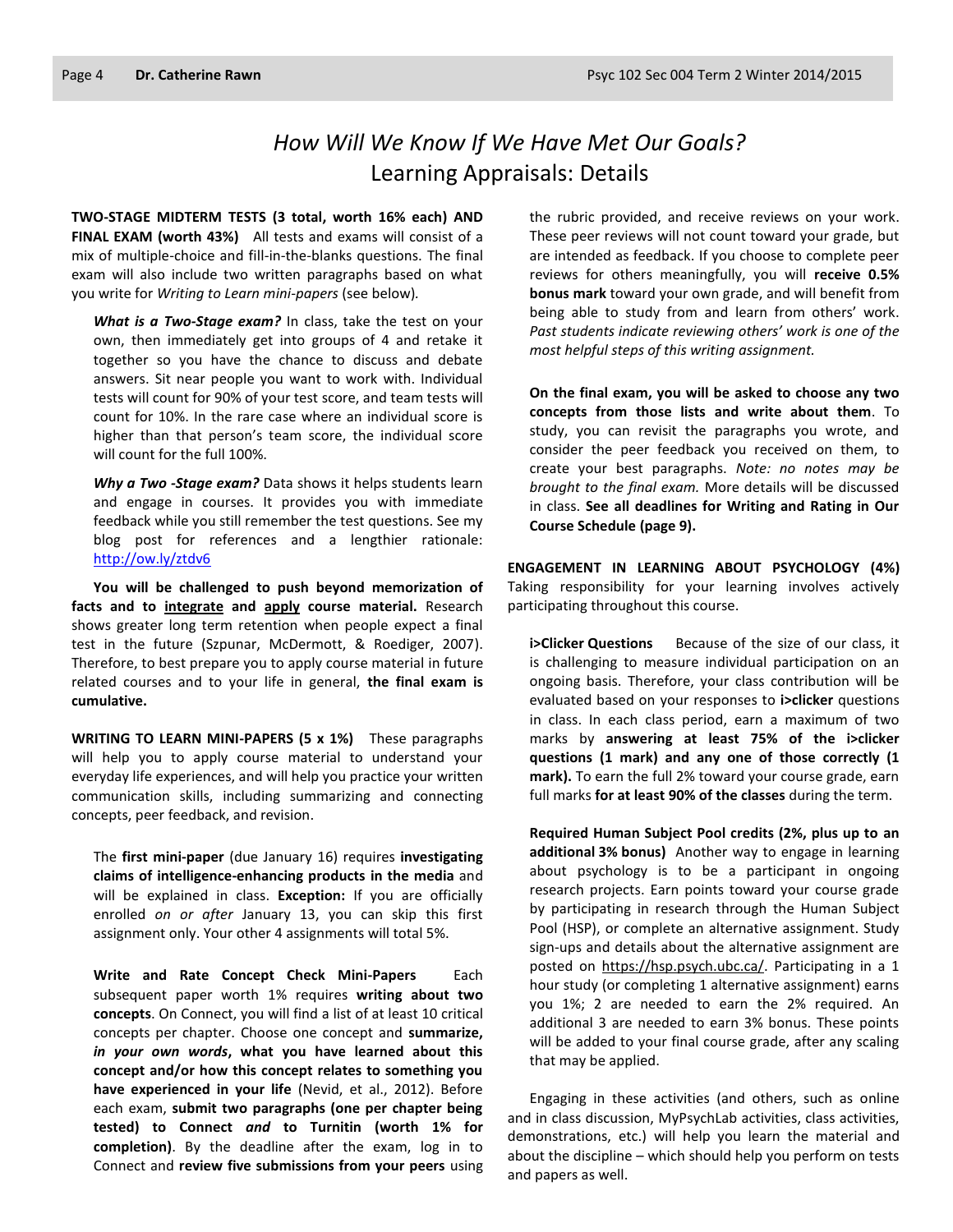## Expectations and Course Policies

#### *What We Expect from You*

**ATTEND CLASS** Please come to every class prepared to participate in your learning. Bring your i>clicker with spare batteries, a pen and some paper (in addition to a laptop, if you choose to bring one), and an open mind. *If you must miss class* you are responsible for obtaining missed notes and important announcements. You will not be able to regain participation points for missed classes.

**PARTICIPATE** Success in this class depends upon your active participation. **I will ask you to do only those activities that I believe will help you learn**. Class time is designed to mix lecture-based explanations of course material with demonstrations, pair and small group discussions, large group discussions, writing, i>clicker questions, and feedback. Come ready.

**TREAT OTHERS RESPECTFULLY** You are expected to treat all your classmates, the teaching team, and yourself with respect at all times, both in and out of the classroom, face-to-face and in writing (e.g., on email). This includes arriving to class on time and minimizing distractions for other students.

**ACT ETHICALLY** You are responsible for your own learning. Cheating of any kind will **not** be tolerated, including dishonest use of the i>clicker, and copying other's work. See the syllabus section on *Ethical Conduct* for more information.

**COMPLETE PAPERS ON TIME** Because of the way the online system works, you are required to meet each deadline or else lose the 1%. **No late papers will be accepted. TURNITIN.COM REQUIREMENT:** After completing your work on Connect, you must turn in the exact same mini-paper to Turnitin.com within one day or lose 1%. Go to [turnitin.com,](http://www.turnitin.com/) create an account, and enter *our course ID (9183882) and password (psychology)*, and submit your work.

**WRITE ALL MIDTERMS** Presence at tests is expected. In most cases, if you miss a *midterm test* you will receive a zero. There will be *no* make-up midterms. **Exceptions:** In documented cases of varsity athletic commitments (as per UBC policy), severe illness or other extenuating circumstance verified by UBC Academic Advising as warranting Concession, or a conflict with a major religious holiday, obtain appropriate documentation and completed the **Request For Excused Absence Form** on Connect. If approved, the worth of the missed exam will be added to the final exam. *Note*: Testimony by unofficial parties such as parents and roommates will *not* count as appropriate documentation. You must seek official documentation and, ideally, have it verified by an Academic Advisor in your Faculty.

**WRITE THE FINAL EXAM** Presence at the final exam is *mandatory*. If you absolutely must miss the final exam due to an extenuating circumstance like severe illness, you must apply for Academic Concession by contacting your Faculty's Advising Office (e.g., Arts Advising through the Centre for Arts Student Services). If you have 3 or more exams scheduled to *start and finish* within a 24 hour period you may request to write the second exam on a different day. However, you must give the instructor of the second exam one month notice.

**SHARE CONSTRUCTIVE FEEDBACK** We invite you to share your ideas and suggestions with us, particularly about things we are able to change, and be open to working together to make this course a positive experience for all of us.

**USE ELECTRONICS IN THE CLASSROOM RESPONSIBLY** You may choose to use electronic devices to support your learning—not distract from it. Part of the room will be designated a "laptop-free zone" for people who wish to remain distraction-free during class.

#### *What You Can Expect from Us*

**BE AVAILABLE** We are here to help you in your choice to succeed. Visiting us in person is typically more effective than email for clearing up questions. If office hours absolutely cannot work for you, respectfully email us a few time and day options to make an appointment. Because of our class size, there may be limits on the number of appointments possible.

**POST SOME MATERIALS ONLINE** PowerPoint slides and handouts will be available *after* class on our course Connect site. Learning Objectives will be available there before class.

**TAKE PHOTOGRAPHS** To help document active learning, I may take some photographs throughout the term. Please see me within the first two weeks of the course if you have serious concerns about this.

**ARRANGE FOR AND PROVIDE FEEDBACK** Your peers will be an important source of feedback throughout this course. In addition, we will attempt to provide you with feedback on learning appraisals as promptly and as with as much detail as possible, given the size of our class. See us for more details.

**ACT RESPECTFULLY & ETHICALLY** At all times, we aim to treat each of you with respect, and to make all course decisions with the highest standard of ethics in mind. If you feel you are being treated unfairly or disrespected by us or a classmate, we invite you to talk to us so we can sort out the issue together. To be clear: such a discussion would not impact your grade.

**CONSIDER RE-GRADE REQUESTS** If you feel very strongly that any exam question was graded unfairly, please submit the **Re-Grade Request Form** available on Connect. You must submit the form within 2 weeks of the date grades were made available on Connect. I will consider your request carefully and will respond via email in approximately one week of receiving it. Re-grading may result in an increase or decrease. That regrade is final.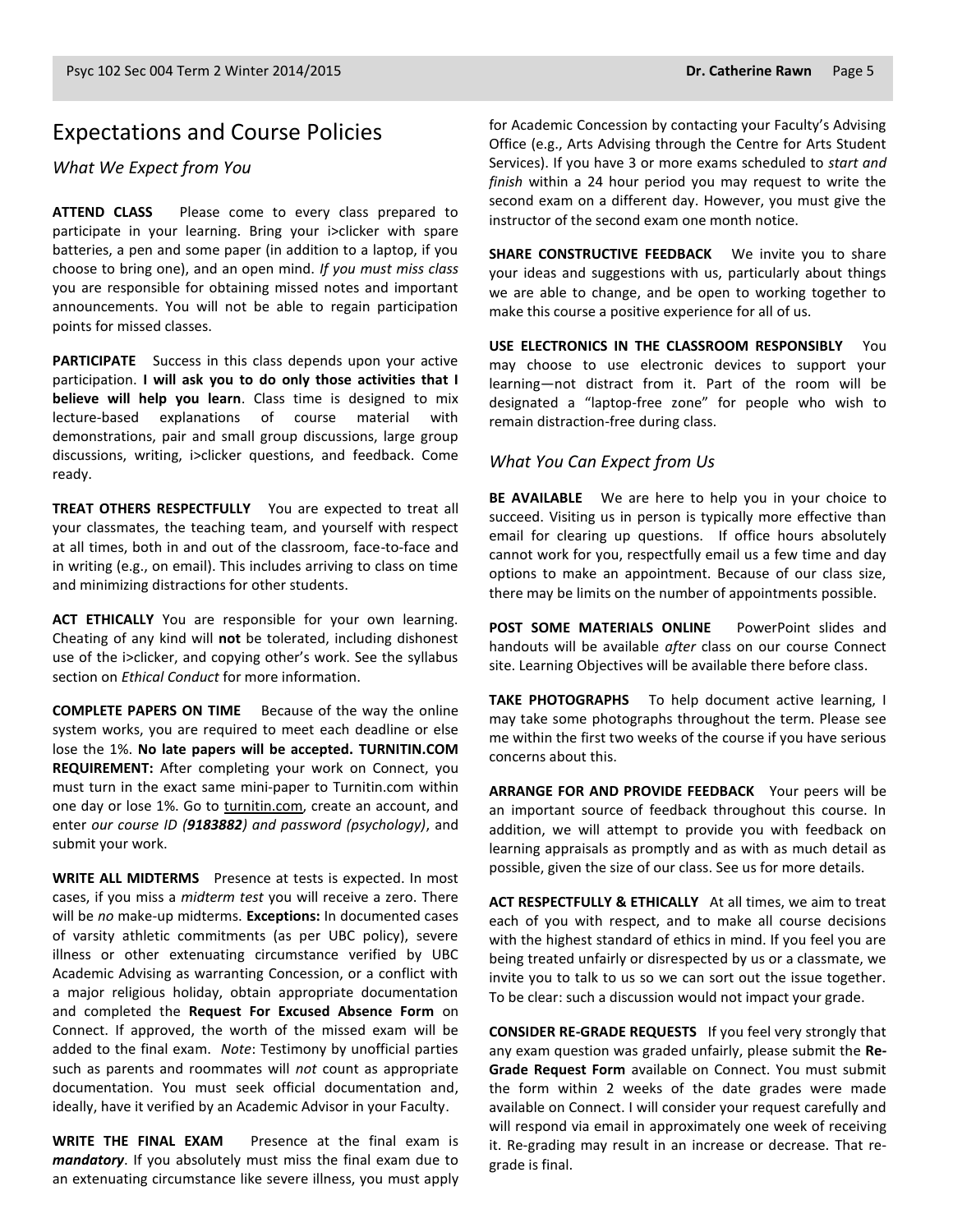## Tips for Success: Making Choices to Learning Tools to Investigate Learn!

I believe you can master this course material at a high level, if you consistently choose to put in the effort required to do so. Here's a rough guideline for how much time you should be spending on this (and each of your) courses this year: **2-3 hours out of class for every 1 hour in class.** Note that some people will need more time than this.

#### **WHAT CAN YOU DO** *IN CLASS***?**

- **Take notes** about what's being discussed, using the Learning Objectives to help determine what is most important. Avoid just copying exactly what you see on the slides; you'll get those words later.
- **Keep focused**. For example, avoid bringing a computer (or sitting behind someone else's) if it will be a distraction for you. Get adequate sleep and nutrition.
- **Actively participate in activities, demonstrations, and discussions; thoughtfully answer i>clicker questions**. The point of all of these is to help you think about the material so you can master it and make it meaningful for your life.
- **Ask questions**. Be brave! If you would like clarification or are interested in how a concept connects or applies in some way… ask it!

#### **WHAT CAN YOU DO DURING THOSE 6-9 HOURS PER WEEK YOU SPEND ON THIS COURSE** *OUTSIDE CLASS?*

- **Add to your class notes.** Fill in any missing gaps before you forget. Integrate your notes with the slides posted online. *Build your notes so you can use them to study later.*
- **Actively read the text**. For example, take notes using the section headers; convert headers into questions to help you identify the most important points. Take every chance available to test yourself (Bjork & Bjork, 2011). For example, complete "Assess your knowledge," "Apply your thinking," and "Think again" sections; after each chapter, close your book and freely recall everything you can remember, then go back and check what you got correct and what you missed (Karpicke & Blunt, 2011). *Build your notes so you can use them to study later.*
- **Test yourself using learning objectives from class and the text**. What should you be able to do with the course material? Learning objectives are designed to help you answer this question so you can study more effectively.
- **Explore the MyPsychLab activities** that come with your text**.**
- **Write your** *Writing to Learn Mini-Papers***.** Start early! Seek advice from the Writing Centre, me, our TAs, and your peers.
- **Come to office hours and post questions on Connect.** Get to know your Leaders in Learning, ask questions about course material, and find out more about psychology!



I encourage you to take responsibility for your learning and check out what these resources have to offer.

**COLLEGE SUCCESS STRATEGIES** By S. L. Nist-Olejnik & J. P. Holschuh (2012,  $4^{th}$  edition). This book offers countless tips and strategies. It is primarily geared toward new university students, but there is a ton of useful information in there for upper years as well, from any discipline.

**TIME MANAGEMENT** Search online for productivity and project management tools and apps (e.g., [https://trello.com,](https://trello.com/) [https://www.rescuetime.com/,](https://www.rescuetime.com/)  [https://todoist.com\)](https://todoist.com/). Give yourself enough time for papers with [http://assignmentcalculator.library.ubc.ca,](http://assignmentcalculator.library.ubc.ca/) and master many other aspects of academic life <http://learningcommons.ubc.ca/student-toolkits/>

**UBC ACADEMIC REGULATIONS** Information about academic regulations, course withdrawal dates and credits can be found in th[e University Calendar.](http://students.ubc.ca/calendar/academicyear.cfm)

**LEARNING COMMONS** is UBC's online hub for study and research support. This interactive website provides you with a wealth of academic resources, from tutoring and workshops to study groups and online technology tools. It also offers plenty of information on a variety of academic topics, and links to nearly all of the academic resources offered at UBC. Make the Learning Commons your first stop for all things academic! [http://learningcommons.ubc.ca](http://learningcommons.ubc.ca/)

**WRITING SKILLS** The UBC Writing Centre offers tutoring [services,](http://cstudies.ubc.ca/writing/resources.html) including an [Online Writer's Workshop](http://www.writingcentre.ubc.ca/workshop/index.html). Also, Purdue University offers an amazing collection of information about writing at their Online Writing Lab (OWL), available a[t http://owl.english.purdue.edu/owl.](http://owl.english.purdue.edu/owl/)

**PHYSICAL OR LEARNING DISABILITIES** UBC is committed to equal opportunity in education for all students and so are we!. If you have a documented disability that affects your learning in the classroom or your performance on tests or exams, please **contact Access & Diversity** in Brock Hall 1203, 1874 East Mall, Contact: 604.822.5844, [www.students.ubc.ca/access.](http://www.students.ubc.ca/access) **If your disability requires extra exam time, meet with Dr. Rawn as soon as possible to discuss accommodation options for the two-stage exams.**



*Let's work together to make this course a positive experience for all of us.*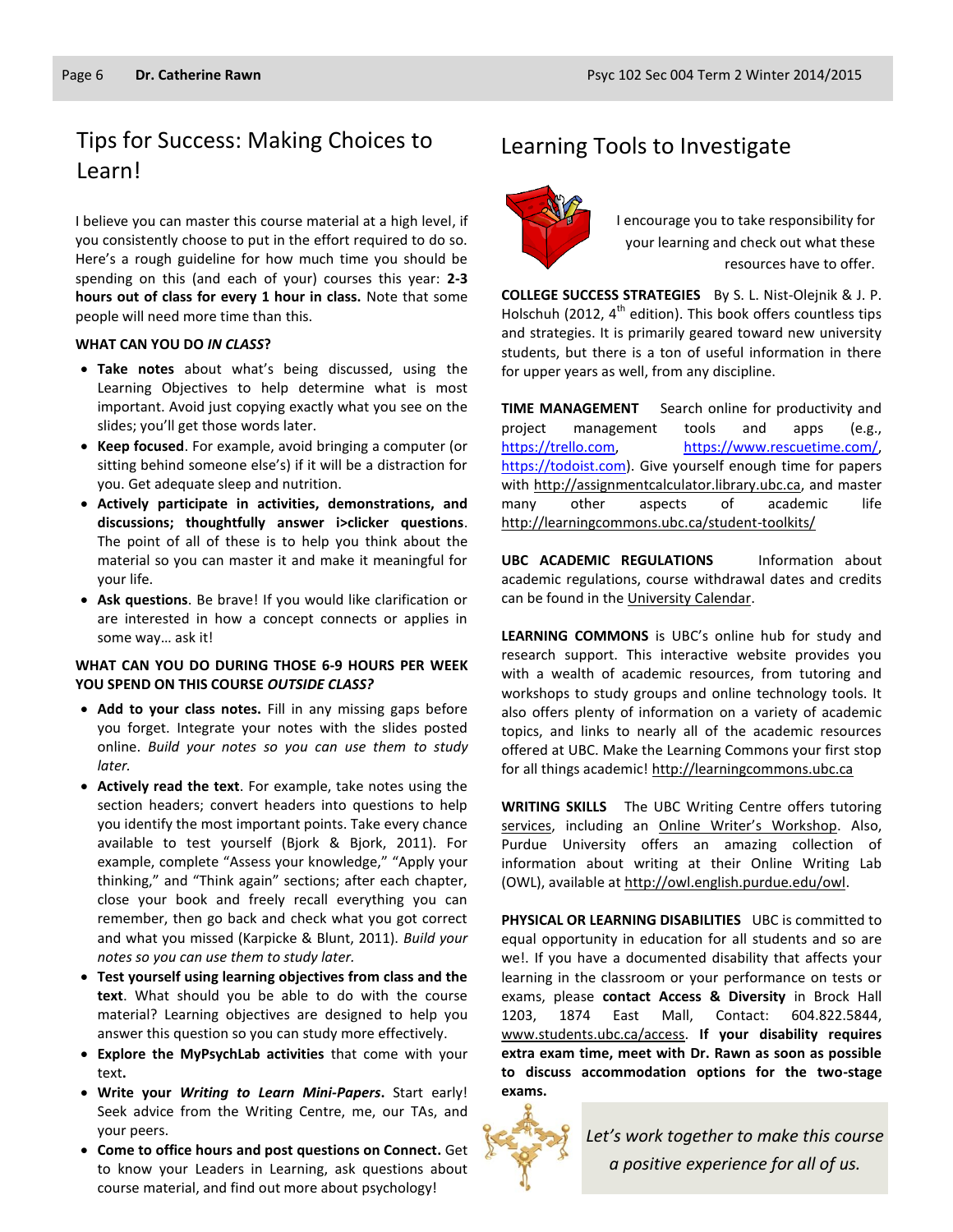## Psychology Department Grading Policies

*To meet department policy, the typical student demonstrating adequate performance on learning appraisals will earn around 63-67% in this course.* 

#### *Read on for details.*

In order to reduce grade inflation and maintain equity across multiple course sections, all psychology courses are required to comply with departmental norms regarding grade distributions. According to departmental norms, the average grade in a 100- and 200-level Psychology courses are 67 for an exceptionally strong class, 65 for an average class, and 63 for a weak class, with a standard deviation of 14. The corresponding figures for 300- and 400-level classes are 70, 68, and 66, with a standard deviation of 13. **Scaling** may be used in order to comply with these norms; grades may be scaled up or down as necessary by the professor or department. Grades are not official until they appear on a student's academic record. You will receive both a percent and a letter grade for this course. At UBC, they convert according to the key below:

| A+   | 90-100% | C+ | 64-67%    |
|------|---------|----|-----------|
| А    | 85-89%  | C. | 60-63%    |
| А-   | 80-84%  | C- | 55-59%    |
| $B+$ | 76-79%  | D  | 50-54%    |
| B    | 72-75%  | F  | $0 - 49%$ |
| B-   | 68-71%  |    |           |



## Faculty of Arts Guidelines for Grading Criteria

You are earning a degree at a highly reputable postsecondary institution. Therefore, criteria for success are high. The Faculty of Arts offers the following guidelines (also available on [this](http://legacy.arts.ubc.ca/faculty-amp-staff/resources/courses-and-grading/grading-guidelines.html) website) that broadly characterize the kind of work that is generally associated with the main grade ranges. These characteristics help to put the Psychology Department Grading Policies into context. Note that adequate performance is in the C range, which is the typical class average.

**A RANGE:** *Exceptional Performance.* Strong evidence of original thinking; good organization in written work; capacity to analyze (i.e., break ideas down) and to synthesize (i.e., bring different ideas together in a coherent way); superior grasp of subject matter with sound critical evaluations; evidence of extensive knowledge base.

**B RANGE:** *Competent Performance.* Evidence of grasp of subject matter; some evidence of critical capacity and analytic ability; reasonable understanding of relevant issues; evidence of familiarity with the literature.

**D-C RANGE:** *Adequate Performance*. Understanding of the subject matter; ability to develop solutions to simple problems in the material; acceptable but uninspired work; not seriously faulty but lacking style and vigour.

**F RANGE:** *Inadequate Performance.* Little or no evidence of understanding of the subject matter; weakness in critical and analytical skills; limited or irrelevant use of the literature.

*Consider these characteristics when making choices about the quality of work you submit in all learning appraisals, in this and any other course.*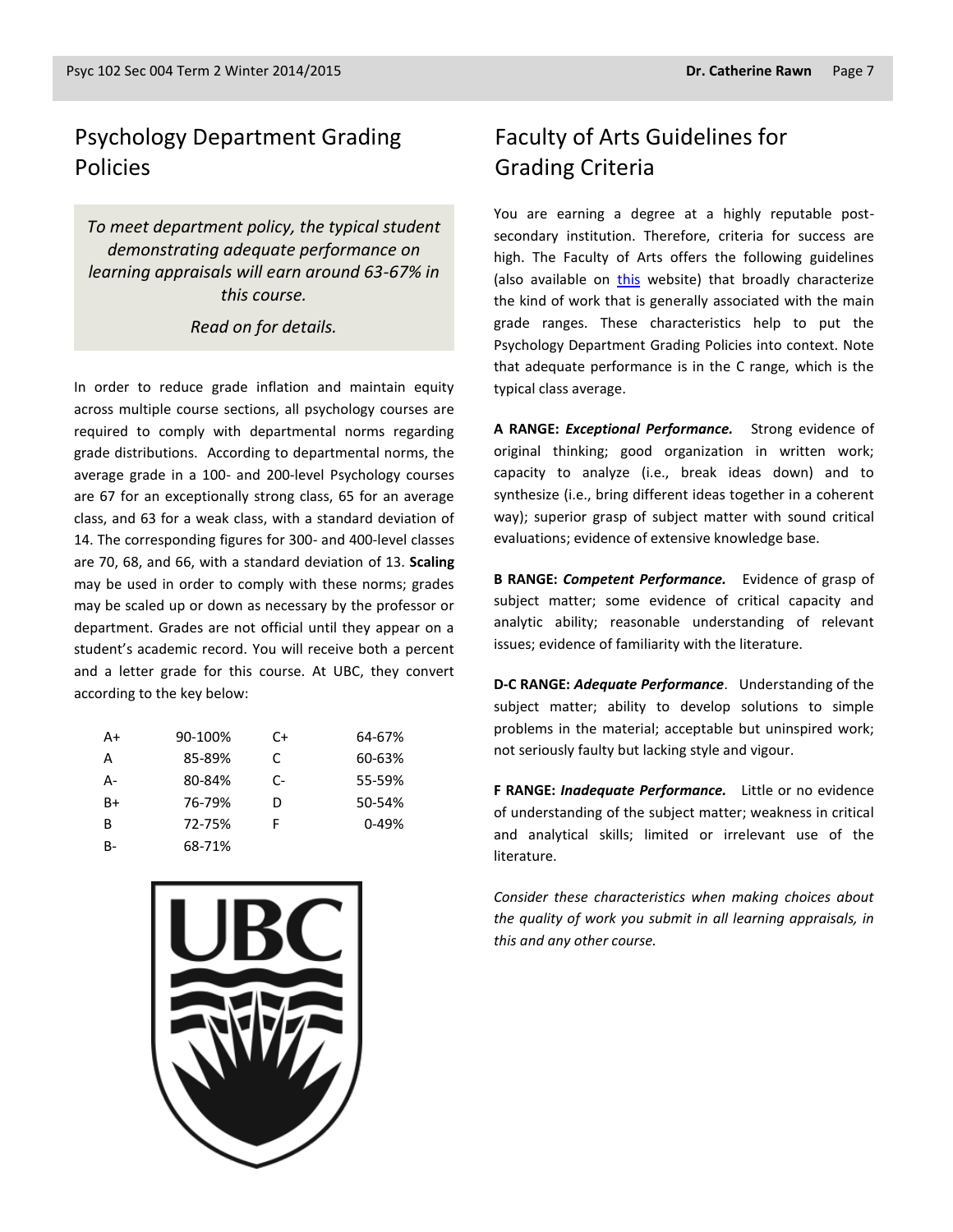## Ethical Conduct: Practices and Policies

Don't Cheat. Don't Plagiarize. It's Not Worth It. Read on For Key Definitions, Consequences, and Ways to Act Ethically

The consequences for unethical conduct are more severe than you may think: you may fail the assignment or test, you may fail the course, you may be expelled from University, and unable to attend any other postsecondary institution in the future. Think about the long-term implications of that outcome in your life.

#### **Psychology Department's Position on Academic Misconduct**

Cheating, plagiarism, and other forms of academic misconduct are very serious concerns for the University, and the Department of Psychology has taken steps to alleviate them. In the first place, the Department has implemented software that can reliably detect cheating on multiple-choice exams by analyzing the patterns of students' responses. In addition, the university subscribes to *TurnItIn* — a service designed to detect and deter plagiarism. All materials (term papers, lab reports, etc.) that students submit for grading will be compared to over 5 billion pages of content located on the Internet or in TurnItIn's own proprietary databases. The results of these comparisons are compiled into customized "Originality Reports" containing several, sensitive measures of originality that flag instances of matching text suggesting possible plagiarism; instructors receive copies of these reports for every student in their classes.

During exams, the instructor and invigilators reserve the right to move students in their seating arrangement with no explanation provided.

In all cases of suspected academic misconduct, the parties involved will be pursued to the fullest extent dictated by the guidelines of the University. Strong evidence of cheating or plagiarism may result in a zero credit for the work in question. According to the University Act (section 61), the President of UBC has the right to impose harsher penalties including (but not limited to) a failing grade for the course, suspension from the University, cancellation of scholarships, or a notation added to a student's transcript. For details on pertinent University policies and procedures, please see Chapter 5 in the UBC Calendar [\(http://students.ubc.ca/calendar\)](http://students.ubc.ca/calendar).

#### **Why is Academic Misconduct Treated So Harshly?**

Some people don't feel like cheating on a test or taking a sentence or two from someone else's paper without citing it is a big deal. Here's a bit of insight into why we care so much. In the academic community—a community of which you are now a part—**we deal in ideas**. That's our currency, our way of advancing knowledge. By representing others' ideas in an honest way, we are (1) respecting the rules of this academic community, and (2) showcasing how our own novel ideas are distinct from but relate to their ideas. Formatting styles like APA and MLA give us formal ways to indicate where our ideas end and where others' begin. **Welcome to the academic community. You are expected to act honestly and ethically, just like the rest of us.**

#### **Participating Ethically in the Academic Community**

What can you do to ensure you are acting ethically? First, recognize that all graded work in this course, unless otherwise specified, is to be **original work done independently by each individual.**

**Visit the Learning Commons' guide to academic integrity**  UBC offers an online guide to preventing unintentional plagiarism and organizing your writing. Visit [http://learningcommons.ubc.ca/resource-guides/avoiding](http://learningcommons.ubc.ca/resource-guides/avoiding-plagiarism/)[plagiarism/](http://learningcommons.ubc.ca/resource-guides/avoiding-plagiarism/)

**Be careful and critical of what you read and choose to cite.** Unless otherwise specified, in psychology courses reference all material using APA style; if you cannot find a proper reference, question whether that source is appropriate to use. **Do not** copy and paste text from other sources, even in a draft, as you might unintentionally misrepresent those words as your own in a later draft (which would still qualify as plagiarism).

*If you have any questions about what sources to use or how to cite them without plagiarizing, please see your Instructor or TA before handing in your assignment.*